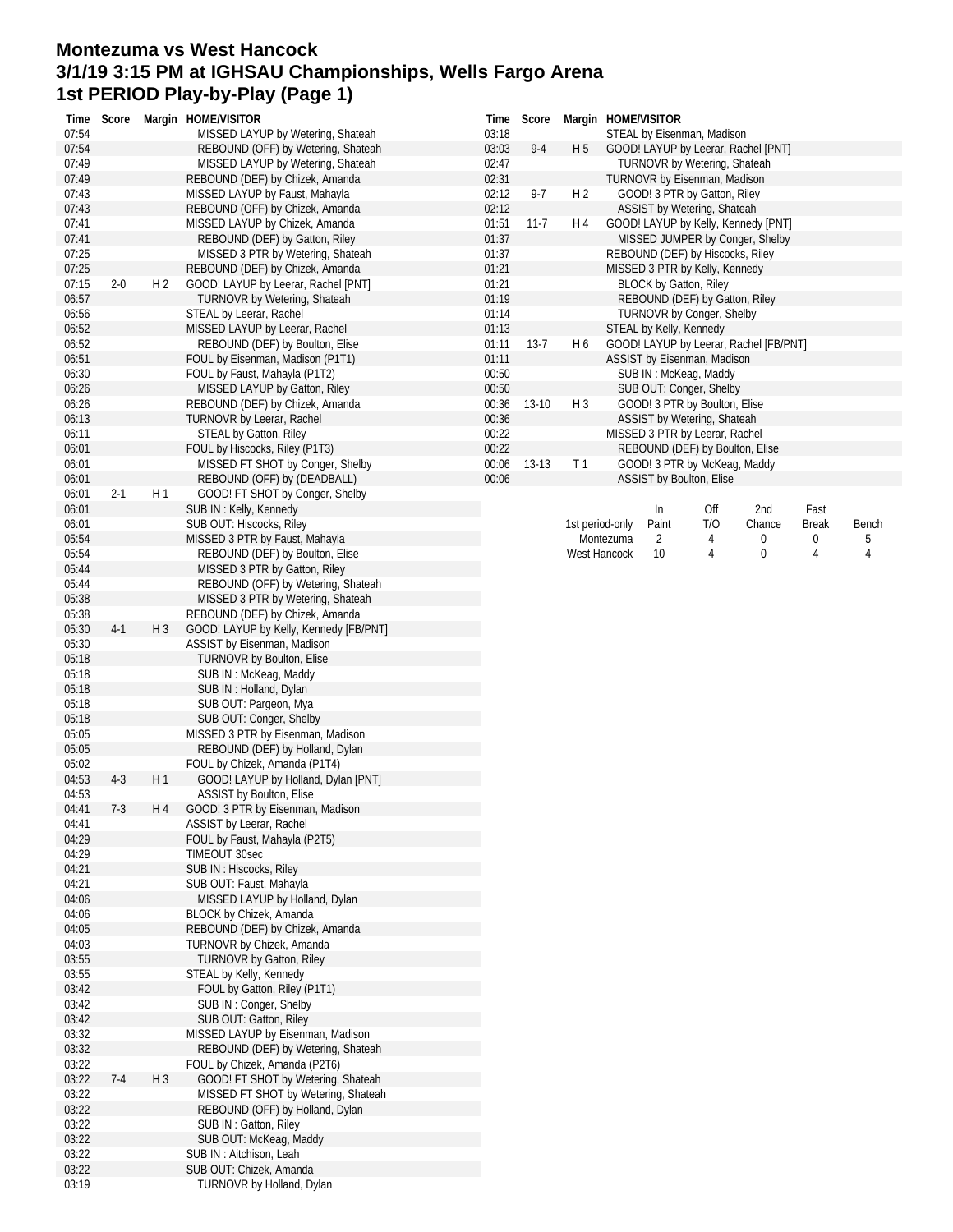## **Montezuma vs West Hancock 3/1/19 3:15 PM at IGHSAU Championships, Wells Fargo Arena 2nd PERIOD Play-by-Play (Page 1)**

| Time  | Score     |                | Margin HOME/VISITOR                       | Time  | Score     |                | Margin HOME/VISITOR |                                  |     |                                     |       |                |
|-------|-----------|----------------|-------------------------------------------|-------|-----------|----------------|---------------------|----------------------------------|-----|-------------------------------------|-------|----------------|
| 08:00 |           |                | SUB IN: Kelly, Kennedy                    | 01:57 |           |                |                     | REBOUND (OFF) by Leerar, Rachel  |     |                                     |       |                |
| 08:00 |           |                | SUB OUT: Hiscocks, Riley                  | 01:55 | $27 - 22$ | H <sub>5</sub> |                     |                                  |     | GOOD! LAYUP by Leerar, Rachel [PNT] |       |                |
| 07:47 |           |                | TURNOVR by Kelly, Kennedy                 | 01:34 |           |                |                     |                                  |     | MISSED LAYUP by Conger, Shelby      |       |                |
| 07:26 |           |                | TURNOVR by Wetering, Shateah              | 01:34 |           |                |                     | BLOCK by Chizek, Amanda          |     |                                     |       |                |
| 07:25 |           |                | STEAL by Faust, Mahayla                   | 01:32 |           |                |                     |                                  |     | REBOUND (DEF) by Chizek, Amanda     |       |                |
| 07:19 | $15-13$   | H <sub>2</sub> | GOOD! LAYUP by Kelly, Kennedy [PNT]       | 01:24 |           |                |                     | MISSED 3 PTR by Faust, Mahayla   |     |                                     |       |                |
|       |           |                |                                           |       |           |                |                     |                                  |     |                                     |       |                |
| 07:10 |           |                | MISSED LAYUP by Wetering, Shateah         | 01:24 |           |                |                     |                                  |     | REBOUND (OFF) by Chizek, Amanda     |       |                |
| 07:10 |           |                | REBOUND (OFF) by Conger, Shelby           | 01:20 | 29-22     | H 7            |                     |                                  |     | GOOD! LAYUP by Chizek, Amanda [PNT] |       |                |
| 07:02 |           |                | MISSED 3 PTR by Wetering, Shateah         | 01:05 |           |                |                     | FOUL by Eisenman, Madison (P2T7) |     |                                     |       |                |
| 07:02 |           |                | REBOUND (DEF) by Chizek, Amanda           | 01:05 | 29-23     | H <sub>6</sub> |                     |                                  |     | GOOD! FT SHOT by Conger, Shelby     |       |                |
| 06:55 | $17-13$   | H 4            | GOOD! LAYUP by Eisenman, Madison [FB/PNT] | 01:05 | 29-24     | H <sub>5</sub> |                     |                                  |     | GOOD! FT SHOT by Conger, Shelby     |       |                |
| 06:55 |           |                | ASSIST by Leerar, Rachel                  | 01:05 |           |                |                     | SUB IN : Hiscocks, Riley         |     |                                     |       |                |
| 06:55 |           |                | FOUL by Wetering, Shateah (P1T2)          | 01:05 |           |                |                     | SUB OUT: Eisenman, Madison       |     |                                     |       |                |
| 06:55 | 18-13     | H <sub>5</sub> | GOOD! FT SHOT by Eisenman, Madison        | 00:01 |           |                |                     | MISSED JUMPER by Kelly, Kennedy  |     |                                     |       |                |
|       |           |                |                                           |       |           |                |                     |                                  |     |                                     |       |                |
| 06:55 |           |                | SUB IN: Holland, Dylan                    | 00:00 |           |                |                     | REBOUND (DEF) by (DEADBALL)      |     |                                     |       |                |
| 06:55 |           |                | SUB OUT: Wetering, Shateah                |       |           |                |                     |                                  |     |                                     |       |                |
| 06:55 |           |                | SUB IN: Hiscocks, Riley                   |       |           |                |                     | In                               | Off | 2nd                                 | Fast  |                |
| 06:55 |           |                | SUB OUT: Kelly, Kennedy                   |       |           |                | 2nd period-only     | Paint                            | T/O | Chance                              | Break | Bench          |
| 06:51 |           |                | <b>TURNOVR by Gatton, Riley</b>           |       |           |                | Montezuma           | 6                                | 0   | 2                                   | 0     | 2              |
| 06:51 |           |                | SUB IN: Wetering, Shateah                 |       |           |                | <b>West Hancock</b> | 12                               | 2   | 4                                   | 4     | $\overline{2}$ |
| 06:51 |           |                | SUB OUT: Pargeon, Mya                     |       |           |                |                     |                                  |     |                                     |       |                |
| 06:27 |           |                | MISSED 3 PTR by Faust, Mahayla            |       |           |                |                     |                                  |     |                                     |       |                |
|       |           |                |                                           |       |           |                |                     |                                  |     |                                     |       |                |
| 06:27 |           |                | REBOUND (DEF) by Conger, Shelby           |       |           |                |                     |                                  |     |                                     |       |                |
| 05:59 |           |                | MISSED 3 PTR by Conger, Shelby            |       |           |                |                     |                                  |     |                                     |       |                |
| 05:59 |           |                | REBOUND (OFF) by Wetering, Shateah        |       |           |                |                     |                                  |     |                                     |       |                |
| 05:54 | 18-15     | $H_3$          | GOOD! LAYUP by Holland, Dylan [PNT]       |       |           |                |                     |                                  |     |                                     |       |                |
| 05:54 |           |                | ASSIST by Wetering, Shateah               |       |           |                |                     |                                  |     |                                     |       |                |
| 05:43 |           |                | MISSED LAYUP by Leerar, Rachel            |       |           |                |                     |                                  |     |                                     |       |                |
| 05:43 |           |                | REBOUND (DEF) by Holland, Dylan           |       |           |                |                     |                                  |     |                                     |       |                |
| 05:29 |           |                | MISSED 3 PTR by Gatton, Riley             |       |           |                |                     |                                  |     |                                     |       |                |
|       |           |                |                                           |       |           |                |                     |                                  |     |                                     |       |                |
| 05:29 |           |                | REBOUND (DEF) by (TEAM)                   |       |           |                |                     |                                  |     |                                     |       |                |
| 05:12 | $20 - 15$ | H <sub>5</sub> | GOOD! LAYUP by Chizek, Amanda [PNT]       |       |           |                |                     |                                  |     |                                     |       |                |
| 05:12 |           |                | ASSIST by Leerar, Rachel                  |       |           |                |                     |                                  |     |                                     |       |                |
| 04:52 | 20-18     | H <sub>2</sub> | GOOD! 3 PTR by Boulton, Elise             |       |           |                |                     |                                  |     |                                     |       |                |
| 04:52 |           |                | ASSIST by Wetering, Shateah               |       |           |                |                     |                                  |     |                                     |       |                |
| 04:33 | 23-18     | H 5            | GOOD! 3 PTR by Eisenman, Madison          |       |           |                |                     |                                  |     |                                     |       |                |
| 04:33 |           |                | ASSIST by Leerar, Rachel                  |       |           |                |                     |                                  |     |                                     |       |                |
| 04:20 | 23-20     | $H_3$          | GOOD! LAYUP by Gatton, Riley [PNT]        |       |           |                |                     |                                  |     |                                     |       |                |
|       |           |                |                                           |       |           |                |                     |                                  |     |                                     |       |                |
| 03:46 |           |                | TURNOVR by Eisenman, Madison              |       |           |                |                     |                                  |     |                                     |       |                |
| 03:46 |           |                | STEAL by Wetering, Shateah                |       |           |                |                     |                                  |     |                                     |       |                |
| 03:46 |           |                | SUB IN: McKeag, Maddy                     |       |           |                |                     |                                  |     |                                     |       |                |
| 03:46 |           |                | SUB OUT: Conger, Shelby                   |       |           |                |                     |                                  |     |                                     |       |                |
| 03:46 |           |                | SUB IN: Kelly, Kennedy                    |       |           |                |                     |                                  |     |                                     |       |                |
| 03:46 |           |                | SUB OUT: Eisenman, Madison                |       |           |                |                     |                                  |     |                                     |       |                |
| 03:30 |           |                | MISSED 3 PTR by Boulton, Elise            |       |           |                |                     |                                  |     |                                     |       |                |
| 03:30 |           |                | REBOUND (DEF) by Leerar, Rachel           |       |           |                |                     |                                  |     |                                     |       |                |
|       |           |                | GOOD! LAYUP by Leerar, Rachel [FB/PNT]    |       |           |                |                     |                                  |     |                                     |       |                |
| 03:22 | 25-20     | H 5            |                                           |       |           |                |                     |                                  |     |                                     |       |                |
| 03:12 | $25-22$   | $H_3$          | GOOD! LAYUP by Wetering, Shateah [PNT]    |       |           |                |                     |                                  |     |                                     |       |                |
| 03:01 |           |                | FOUL by Wetering, Shateah (P2T3)          |       |           |                |                     |                                  |     |                                     |       |                |
| 02:59 |           |                | MISSED LAYUP by Leerar, Rachel            |       |           |                |                     |                                  |     |                                     |       |                |
| 02:59 |           |                | BLOCK by McKeag, Maddy                    |       |           |                |                     |                                  |     |                                     |       |                |
| 02:59 |           |                | REBOUND (OFF) by (TEAM)                   |       |           |                |                     |                                  |     |                                     |       |                |
| 02:59 |           |                | SUB IN: Pargeon, Mya                      |       |           |                |                     |                                  |     |                                     |       |                |
| 02:59 |           |                | SUB OUT: Wetering, Shateah                |       |           |                |                     |                                  |     |                                     |       |                |
| 02:59 |           |                | SUB IN: Eisenman, Madison                 |       |           |                |                     |                                  |     |                                     |       |                |
|       |           |                | SUB OUT: Faust, Mahayla                   |       |           |                |                     |                                  |     |                                     |       |                |
| 02:59 |           |                |                                           |       |           |                |                     |                                  |     |                                     |       |                |
| 02:45 |           |                | FOUL by Gatton, Riley (P2T4)              |       |           |                |                     |                                  |     |                                     |       |                |
| 02:45 |           |                | SUB IN: Conger, Shelby                    |       |           |                |                     |                                  |     |                                     |       |                |
| 02:45 |           |                | SUB OUT: Gatton, Riley                    |       |           |                |                     |                                  |     |                                     |       |                |
| 02:18 |           |                | MISSED JUMPER by Leerar, Rachel           |       |           |                |                     |                                  |     |                                     |       |                |
| 02:18 |           |                | REBOUND (OFF) by Chizek, Amanda           |       |           |                |                     |                                  |     |                                     |       |                |
| 02:06 |           |                | MISSED LAYUP by Chizek, Amanda            |       |           |                |                     |                                  |     |                                     |       |                |
| 02:06 |           |                | BLOCK by Pargeon, Mya                     |       |           |                |                     |                                  |     |                                     |       |                |
| 02:04 |           |                |                                           |       |           |                |                     |                                  |     |                                     |       |                |
|       |           |                | REBOUND (OFF) by Chizek, Amanda           |       |           |                |                     |                                  |     |                                     |       |                |
| 02:04 |           |                | FOUL by Holland, Dylan (P1T5)             |       |           |                |                     |                                  |     |                                     |       |                |
| 02:04 |           |                | SUB IN: Faust, Mahayla                    |       |           |                |                     |                                  |     |                                     |       |                |
| 02:04 |           |                | SUB OUT: Hiscocks, Riley                  |       |           |                |                     |                                  |     |                                     |       |                |
| 01:59 |           |                | FOUL by Pargeon, Mya (P1T6)               |       |           |                |                     |                                  |     |                                     |       |                |
| 01:57 |           |                | MISSED LAYUP by Leerar, Rachel            |       |           |                |                     |                                  |     |                                     |       |                |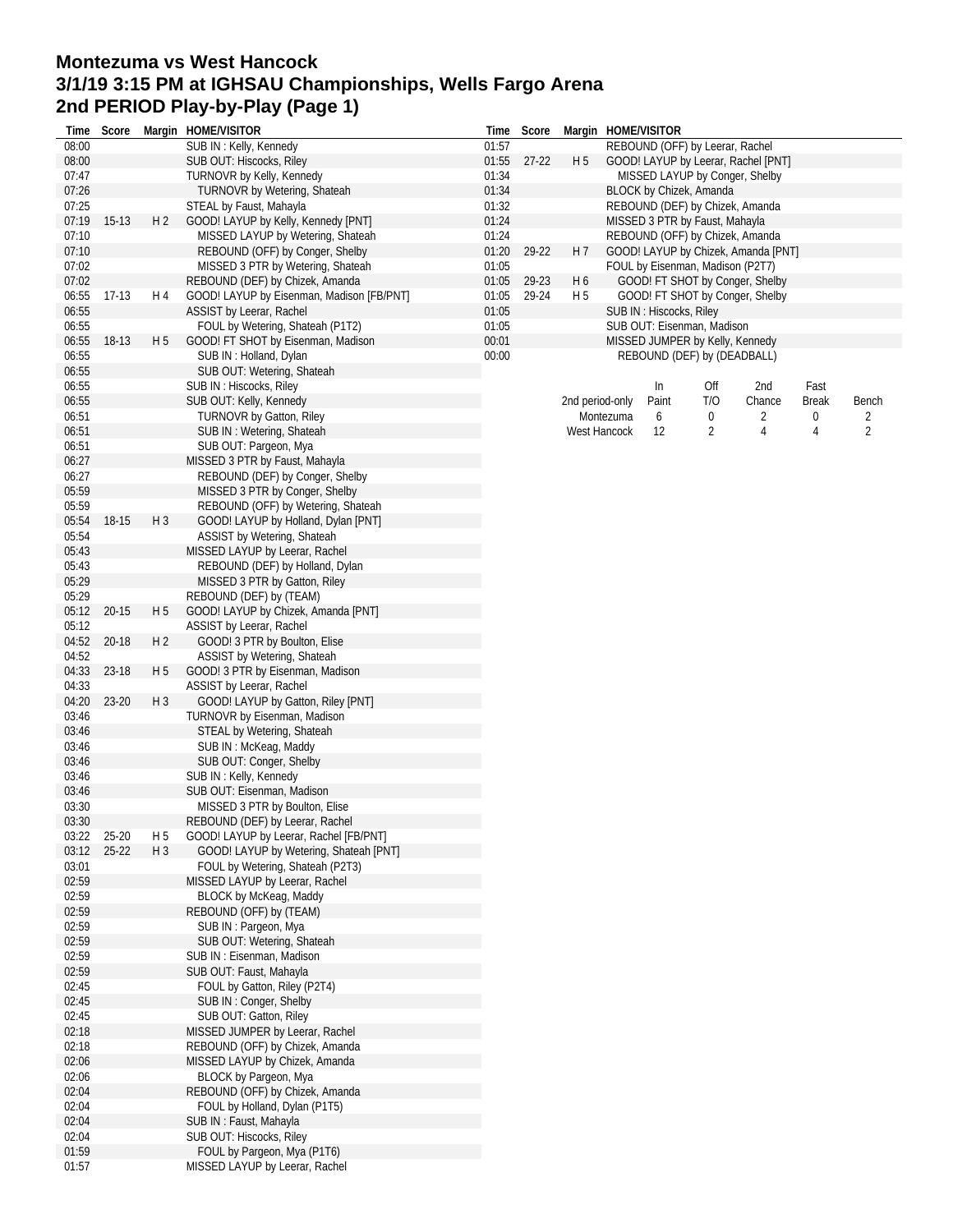## **Montezuma vs West Hancock 3/1/19 3:15 PM at IGHSAU Championships, Wells Fargo Arena 3rd PERIOD Play-by-Play (Page 1)**

| Time           | Score |                | Margin HOME/VISITOR                                    | Time           | Score |                 | Margin HOME/VISITOR |                          |                                                         |                                         |       |                  |
|----------------|-------|----------------|--------------------------------------------------------|----------------|-------|-----------------|---------------------|--------------------------|---------------------------------------------------------|-----------------------------------------|-------|------------------|
| 07:38          |       |                | <b>TURNOVR by Hiscocks, Riley</b>                      | 01:39          |       |                 |                     |                          | REBOUND (DEF) by Leerar, Rachel                         |                                         |       |                  |
| 07:29          |       |                | MISSED LAYUP by Wetering, Shateah                      | 01:31          |       |                 |                     |                          | MISSED 3 PTR by Hiscocks, Riley                         |                                         |       |                  |
| 07:29          |       |                | REBOUND (DEF) by Chizek, Amanda                        | 01:31          |       |                 |                     |                          |                                                         | REBOUND (DEF) by Wetering, Shateah      |       |                  |
| 07:17          |       |                | MISSED 3 PTR by Eisenman, Madison                      | 01:13          |       |                 |                     |                          | TURNOVR by Gatton, Riley                                |                                         |       |                  |
| 07:17          |       |                | <b>BLOCK by Gatton, Riley</b>                          | 01:11          |       |                 |                     | STEAL by Leerar, Rachel  |                                                         |                                         |       |                  |
| 07:16          |       |                | REBOUND (OFF) by (TEAM)                                | 01:08          | 39-35 | H <sub>4</sub>  |                     |                          |                                                         | GOOD! LAYUP by Leerar, Rachel [FB/PNT]  |       |                  |
| 07:09          |       |                | TURNOVR by Leerar, Rachel                              | 00:48          |       |                 |                     |                          |                                                         | MISSED LAYUP by Wetering, Shateah       |       |                  |
| 07:08          |       |                | STEAL by Wetering, Shateah                             | 00:48          |       |                 |                     |                          | REBOUND (DEF) by Leerar, Rachel                         |                                         |       |                  |
| 06:50          | 29-27 | H <sub>2</sub> | GOOD! 3 PTR by Wetering, Shateah                       | 00:43          | 41-35 | H6              |                     |                          |                                                         | GOOD! LAYUP by Hiscocks, Riley [FB/PNT] |       |                  |
| 06:50          |       |                | ASSIST by Boulton, Elise                               | 00:43          |       |                 |                     | ASSIST by Leerar, Rachel |                                                         |                                         |       |                  |
| 06:30          |       |                | TURNOVR by Hiscocks, Riley                             | 00:27          |       |                 |                     |                          | FOUL by Chizek, Amanda (P4T4)                           |                                         |       |                  |
| 06:29          |       |                | <b>STEAL by Gatton, Riley</b>                          | 00:27          |       |                 |                     |                          | REBOUND (OFF) by (DEADBALL)                             | MISSED FT SHOT by Gatton, Riley         |       |                  |
| 06:20<br>06:17 | 29-29 | T <sub>2</sub> | GOOD! LAYUP by Wetering, Shateah [PNT]<br>TIMEOUT TEAM | 00:27          | 41-36 | H <sub>5</sub>  |                     |                          |                                                         |                                         |       |                  |
| 05:59          | 31-29 | H <sub>2</sub> | GOOD! JUMPER by Leerar, Rachel                         | 00:27<br>00:27 |       |                 |                     |                          | GOOD! FT SHOT by Gatton, Riley<br>SUB IN: McKeag, Maddy |                                         |       |                  |
| 05:59          |       |                | ASSIST by Chizek, Amanda                               | 00:27          |       |                 |                     | SUB IN: Pargeon, Mya     |                                                         |                                         |       |                  |
| 05:37          |       |                | TURNOVR by Wetering, Shateah                           | 00:27          |       |                 |                     |                          | SUB OUT: Wetering, Shateah                              |                                         |       |                  |
| 05:37          |       |                | SUB IN: McKeag, Maddy                                  | 00:27          |       |                 |                     | SUB OUT: Gatton, Riley   |                                                         |                                         |       |                  |
| 05:37          |       |                | SUB OUT: Conger, Shelby                                | 00:27          |       |                 |                     | SUB IN: Aitchison, Leah  |                                                         |                                         |       |                  |
| 05:15          |       |                | FOUL by Wetering, Shateah (P3T1)                       | 00:27          |       |                 |                     |                          | SUB OUT: Chizek, Amanda                                 |                                         |       |                  |
| 05:15          |       |                | MISSED FT SHOT by Chizek, Amanda                       | 00:05          |       |                 |                     |                          | MISSED 3 PTR by Leerar, Rachel                          |                                         |       |                  |
| 05:15          |       |                | REBOUND (OFF) by (DEADBALL)                            | 00:05          |       |                 |                     |                          |                                                         | REBOUND (DEF) by McKeag, Maddy          |       |                  |
| 05:15          | 32-29 | $H_3$          | GOOD! FT SHOT by Chizek, Amanda                        |                |       |                 |                     |                          |                                                         |                                         |       |                  |
| 05:15          |       |                | SUB IN: Holland, Dylan                                 |                |       |                 |                     | In                       | Off                                                     | 2nd                                     | Fast  |                  |
| 05:15          |       |                | SUB OUT: Wetering, Shateah                             |                |       | 3rd period-only |                     | Paint                    | T/O                                                     | Chance                                  | Break | Bench            |
| 05:15          |       |                | SUB IN: Kelly, Kennedy                                 |                |       |                 | Montezuma           | 4                        | 7                                                       | 2                                       | 0     | 0                |
| 05:15          |       |                | SUB OUT: Hiscocks, Riley                               |                |       |                 | West Hancock        | 6                        | 3                                                       | $\overline{2}$                          | 4     | $\boldsymbol{0}$ |
| 05:07          |       |                | MISSED JUMPER by McKeag, Maddy                         |                |       |                 |                     |                          |                                                         |                                         |       |                  |
| 05:07          |       |                | REBOUND (DEF) by Chizek, Amanda                        |                |       |                 |                     |                          |                                                         |                                         |       |                  |
| 04:37          |       |                | MISSED 3 PTR by Eisenman, Madison                      |                |       |                 |                     |                          |                                                         |                                         |       |                  |
| 04:37          |       |                | REBOUND (OFF) by Leerar, Rachel                        |                |       |                 |                     |                          |                                                         |                                         |       |                  |
| 04:28          |       |                | MISSED LAYUP by Kelly, Kennedy                         |                |       |                 |                     |                          |                                                         |                                         |       |                  |
| 04:28          |       |                | REBOUND (OFF) by Chizek, Amanda                        |                |       |                 |                     |                          |                                                         |                                         |       |                  |
| 04:25          | 34-29 | H 5            | GOOD! LAYUP by Chizek, Amanda [PNT]                    |                |       |                 |                     |                          |                                                         |                                         |       |                  |
| 04:17          |       |                | TIMEOUT TEAM                                           |                |       |                 |                     |                          |                                                         |                                         |       |                  |
| 04:17          |       |                | FOUL by Kelly, Kennedy (P1T1)                          |                |       |                 |                     |                          |                                                         |                                         |       |                  |
| 04:17          |       |                | SUB IN: Wetering, Shateah                              |                |       |                 |                     |                          |                                                         |                                         |       |                  |
| 04:17          |       |                | SUB OUT: Pargeon, Mya                                  |                |       |                 |                     |                          |                                                         |                                         |       |                  |
| 04:01          |       |                | FOUL by Chizek, Amanda (P3T2)                          |                |       |                 |                     |                          |                                                         |                                         |       |                  |
| 04:01          | 34-30 | H 4            | GOOD! FT SHOT by Gatton, Riley                         |                |       |                 |                     |                          |                                                         |                                         |       |                  |
| 04:01          | 34-31 | H <sub>3</sub> | GOOD! FT SHOT by Gatton, Riley                         |                |       |                 |                     |                          |                                                         |                                         |       |                  |
| 03:40          |       |                | TURNOVR by Kelly, Kennedy                              |                |       |                 |                     |                          |                                                         |                                         |       |                  |
| 03:23          |       |                | MISSED 3 PTR by Boulton, Elise                         |                |       |                 |                     |                          |                                                         |                                         |       |                  |
| 03:23          |       |                | REBOUND (DEF) by Eisenman, Madison                     |                |       |                 |                     |                          |                                                         |                                         |       |                  |
| 03:14          |       |                | TURNOVR by Chizek, Amanda                              |                |       |                 |                     |                          |                                                         |                                         |       |                  |
| 02:59          |       |                | FOUL by Leerar, Rachel (P1T3)                          |                |       |                 |                     |                          |                                                         |                                         |       |                  |
| 02:59          | 34-32 | H 2            | GOOD! FT SHOT by Wetering, Shateah                     |                |       |                 |                     |                          |                                                         |                                         |       |                  |
| 02:59          | 34-33 | H1             | GOOD! FT SHOT by Wetering, Shateah                     |                |       |                 |                     |                          |                                                         |                                         |       |                  |
| 02:59          |       |                | SUB IN: Hiscocks, Riley                                |                |       |                 |                     |                          |                                                         |                                         |       |                  |
| 02:59          |       |                | SUB OUT: Kelly, Kennedy                                |                |       |                 |                     |                          |                                                         |                                         |       |                  |
| 02:35          |       |                | FOUL by Holland, Dylan (P2T2)                          |                |       |                 |                     |                          |                                                         |                                         |       |                  |
| 02:35          |       |                | MISSED FT SHOT by Leerar, Rachel                       |                |       |                 |                     |                          |                                                         |                                         |       |                  |
| 02:35          |       |                | REBOUND (OFF) by (DEADBALL)                            |                |       |                 |                     |                          |                                                         |                                         |       |                  |
| 02:35          | 35-33 | H <sub>2</sub> | GOOD! FT SHOT by Leerar, Rachel                        |                |       |                 |                     |                          |                                                         |                                         |       |                  |
| 02:21          |       |                | MISSED JUMPER by McKeag, Maddy                         |                |       |                 |                     |                          |                                                         |                                         |       |                  |
| 02:21          |       |                | BLOCK by Faust, Mahayla                                |                |       |                 |                     |                          |                                                         |                                         |       |                  |
| 02:20          |       |                | REBOUND (OFF) by McKeag, Maddy                         |                |       |                 |                     |                          |                                                         |                                         |       |                  |
| 02:17          |       |                | MISSED 3 PTR by Boulton, Elise                         |                |       |                 |                     |                          |                                                         |                                         |       |                  |
| 02:17          |       |                | REBOUND (OFF) by Wetering, Shateah                     |                |       |                 |                     |                          |                                                         |                                         |       |                  |
| 02:14          |       |                | SUB IN: Conger, Shelby                                 |                |       |                 |                     |                          |                                                         |                                         |       |                  |
| 02:14          |       |                | SUB OUT: McKeag, Maddy                                 |                |       |                 |                     |                          |                                                         |                                         |       |                  |
| 02:08          | 35-35 | T <sub>3</sub> | GOOD! JUMPER by Gatton, Riley [PNT]                    |                |       |                 |                     |                          |                                                         |                                         |       |                  |
| 01:52          |       |                | FOUL by Holland, Dylan (P3T3)                          |                |       |                 |                     |                          |                                                         |                                         |       |                  |
| 01:52          | 36-35 | H1             | GOOD! FT SHOT by Chizek, Amanda                        |                |       |                 |                     |                          |                                                         |                                         |       |                  |
| 01:52          | 37-35 | H <sub>2</sub> | GOOD! FT SHOT by Chizek, Amanda                        |                |       |                 |                     |                          |                                                         |                                         |       |                  |
| 01:52          |       |                | SUB IN: Kelly, Kennedy                                 |                |       |                 |                     |                          |                                                         |                                         |       |                  |
| 01:52          |       |                | SUB OUT: Eisenman, Madison                             |                |       |                 |                     |                          |                                                         |                                         |       |                  |
| 01:40          |       |                | MISSED LAYUP by Gatton, Riley                          |                |       |                 |                     |                          |                                                         |                                         |       |                  |
| 01:40          |       |                | BLOCK by Leerar, Rachel                                |                |       |                 |                     |                          |                                                         |                                         |       |                  |